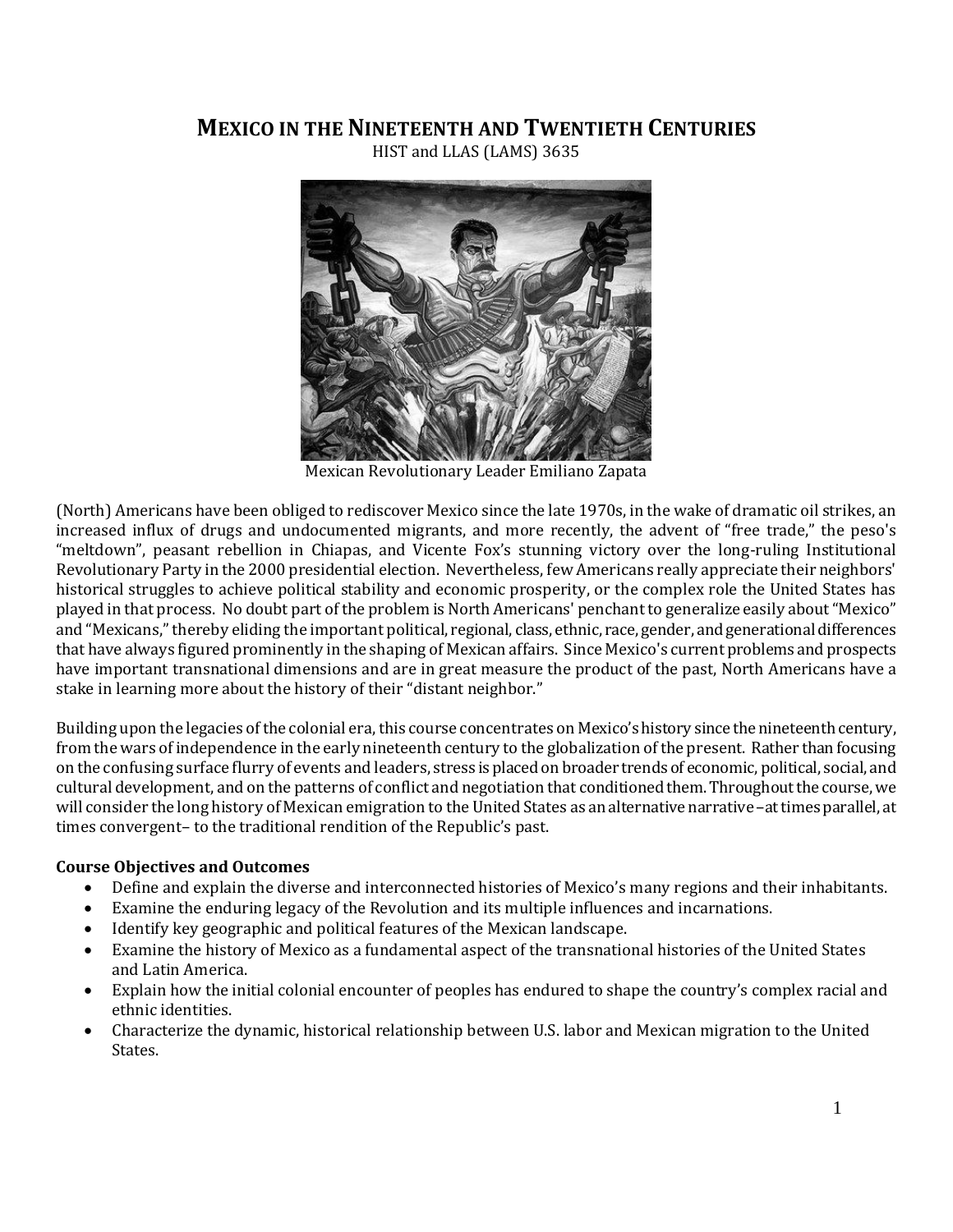#### **Class Format**

The course will combine a lecture and discussion format; student participation in class discussion will be expected and weighed in determining the final grade. In addition to standard historical texts, oral testimonies, works of literature and a collection of audio and visual materials –slides, photos, political cartoons, revolutionary songs, and a series of short films and discussions– will be used to explore popular attitudes, values, and lifestyles.

#### **Assignments**

#### **I.** *Participation*

Consistent and thoughtful participation will determine a substantial part of your final grade. If discussion comes readily to you, look for ways to encourage others to participate. Absence from class precludes participation and has, therefore, an adverse effect on your grade. If you do miss a class meeting *you* will be responsible for finding out what was missed and for making up any assignments. Attendance will be taken during each class session.

#### **II.** *Map Quiz*

An in-class map quiz will ask you to identify key states, cities, and geographic features of Mexico. Identifiers can be found on the final page of this syllabus.

#### **III.** *Newspaper Journal*

In this assignment you will explore the ways in which media sources report on and interpret contemporary issues events (within last 5 years) in Mexico and the Mexican-origin community in the United States. Each week you will read two articles on Mexico and Mexicans and craft a brief (3-4 sentence) written summary of them in your own words. One of the articles must explore the relationship between Mexico and the United States (e.g. through politics, economics, migration); the other article can report any aspect of current life in Mexico. Please note the title, date and source of your newspaper articles (no need to include the url/web address). \*\*Read and review a maximum of two articles related to drugs and the drug trade.

The articles and summaries will be kept in an on-going journal and collected three times (every 5th week) during the semester. At the end of the semester students will have collected and penned thirty (two per week) articles and summaries. Please submit written or electronic version of journal to course TA.

Examples of newspapers to peruse include but are not limited to the New York Times, Los Angeles Times, and the Wall Street Journal. Their coverage is usually more complete (if not always more perceptive) than that of newspapers that simply subscribe to the wire-services. For those of you who read Spanish, there are also several good periodicals available; please see me in you are interested. Many of these publications are available free of charge on the internet. Bring your journals to each class. We will begin each meeting with a brief news update.

#### **IV.** *Midterm Group Project and Presentation*

In small groups students will collaborate on the research, writing, revision, and presentation of one of the following topics from Mexico's cultural history. The final product will be a five page written essay examining the topic in historical perspective and a ten minute presentation in front of your fellow students .While the five page essay must follow a "traditional" format (e.g., a thoroughly edited and revised paper including: introduction, thesis, exploration and examination of thesis, conclusion, and citations), the ten minute presentation format must be "non-traditional" (e.g., musical or theatrical performance, interactive presentation, video, etc). Groups will meet with me in advance to review appropriate formats. Group members will need to equitably divide the tasks of the assignment and will receive one collective grade. Individual efforts will be reflected in the participation grade.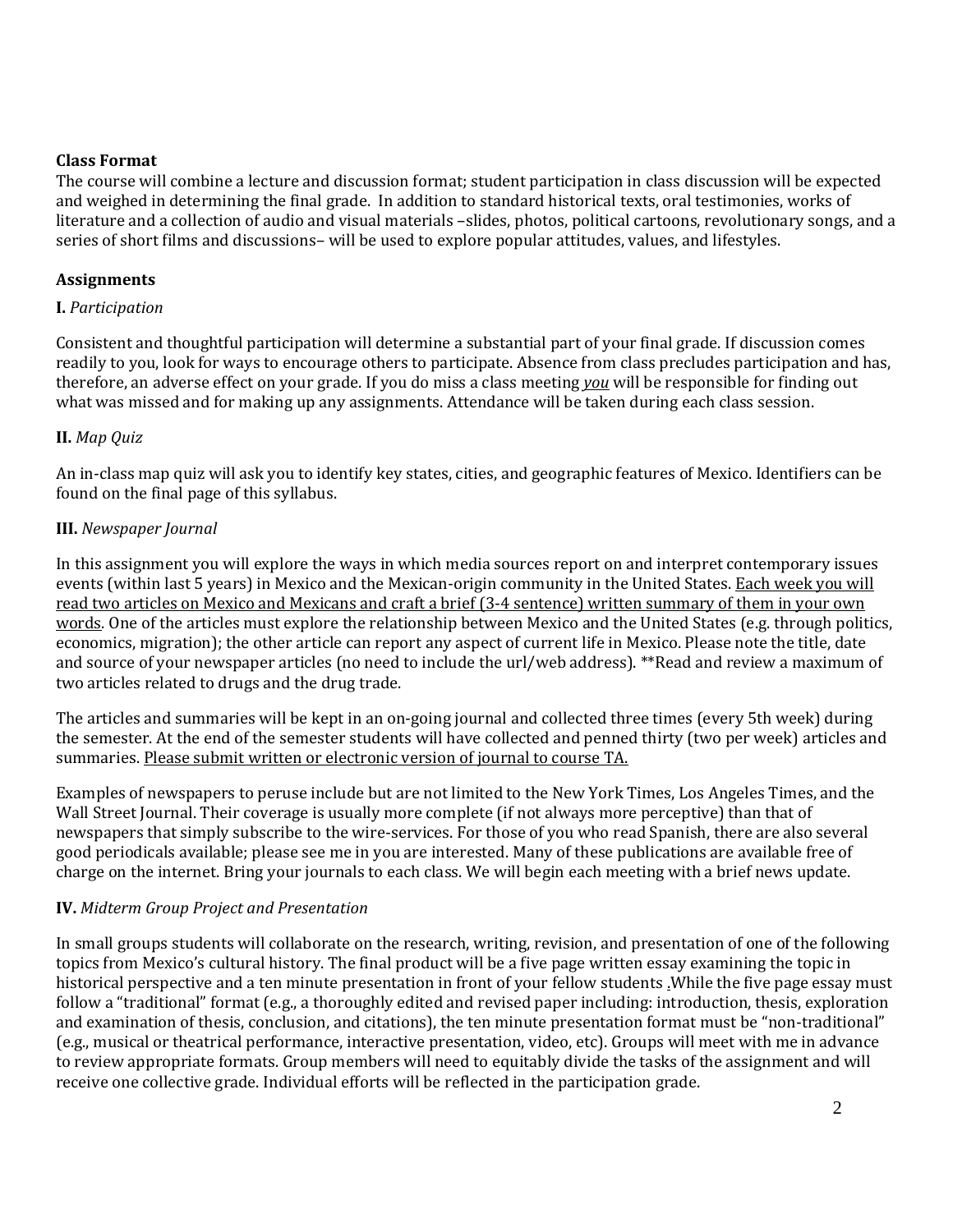Project topics, suggestions

- Colonial era proto-feminist poet Sor Juana Ines de la Cruz
- U.S. guns and Mexican Drugs: The Narco War in Song
- Photographing Mexico: Tina Mondotti, Nacho López, Agustín Casasola or Enrique Metinides
- Life and times of a Mexican author/poet, past or present
- Marketing Mexico: Cinco de Mayo, Coronas, and Gringos on the Beach
- Soldaderas: Women Revolutionaries
- Mexican Cinema: a view on the history of the Republic
- Chicano expressive culture: music, tattoos, and low riders
- La Virgen Guadalupe: The Aztec Goddess and the Christian Saint
- Rudos y técnicos: The History of Lucha Libre (wrestling)
- Hot tamales: Mexican food as state formation
- Cross-dresser, border crosser Guillermo Gomez Peña
- Sarapes, pottery, and masks: Mexican regional crafts
- Your own selection!

#### **V.** *Final Exam*

Exam covering topics from entire course. In the role of professor you will develop a mini course on Modern Mexican History with three lectures. Your task is to compose an outline for each lecture, write a justification for the outlines, and to write out one of the *historically based* lectures in complete prose. Therefore, you must decide what the most important events, individuals, and long-term trends have been in Mexico, as well as how you would interpret these events, individuals, and trends. The course readings and assignments will prepare you for the exam; no extra reading or research is required.

#### **VI.** *Bonus Assignments*

You may receive optional bonus grades for attendance at and brief (1 page) review of relevant campus or offcampus events, films, readings, etc (2 maximum). Please check with me in advance to review appropriate topics.

| <b>Grade Breakdown</b>                   |        |
|------------------------------------------|--------|
| Participation                            | 15%    |
| Map quiz                                 | 10%    |
| Newspaper journal                        | 20%    |
| Midterm group project & presentation 25% |        |
| Final exam                               | 30%    |
| Bonus grades                             | $+ 22$ |

A's (90-100%) signify outstanding work, above and beyond course expectations. B's (80-89%) are for good work (demonstrating special effort, insight, creativity, thoroughness, clarity, etc.) C's (70-79%) are for satisfactory completion of course requirements. In order to receive full credit for your course work, you must turn them in by their specified due date. Late papers will be marked down 1/3 of a grade (C+ to C, A- to B+) for every day late and an entire grade (B to C) if more than a week late. Time extensions and incompletes will be given only under exceptional circumstances.

#### **Collaboration and Academic Honesty**

There are great educational advantages to collaborative learning. I encourage you to work together on the assignments for this course, many of which are appropriate for study groups. It is certainly advantageous to exchange drafts of your papers for constructive criticism before you submit them to me. Such collaboration is quite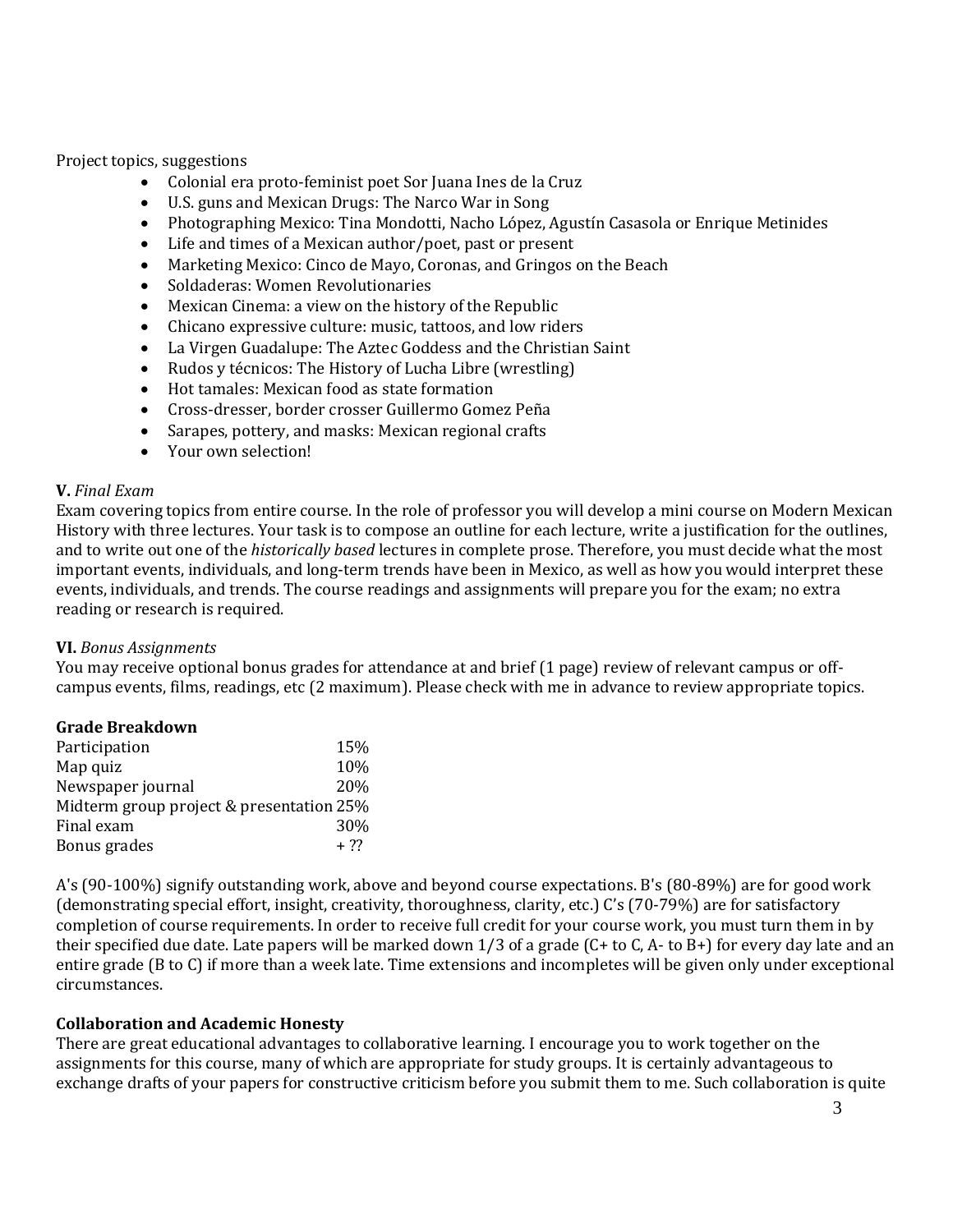consistent with academic honesty; indeed, the two go together. Having said that, academic dishonesty, whether cheating or plagiarism, is a serious offense and will result in automatic failure of the assignment and perhaps further action. Please see the section on "Academic Integrity" in The Student Code. For a discussion of plagiarism at UConn, see the following site: [http://irc.uconn.edu/PlagiarismModule/intro\\_m.htm](http://irc.uconn.edu/PlagiarismModule/intro_m.htm)

#### **Readings**

The texts are at the UConn Coop and available on independent book seller powells.com and amazon.com. Individual articles and chapters (listed below after "CP") are on the class HuskyCT under "Course Materials". For those who read Spanish, there are also materials on the subject from Mexico; please see me in you are interested.

Texts

- Joseph and Henderson, eds., *The Mexico Reader: History, Culture, Politics* (MR)
- Hernández Chávez, *Mexico: A Brief History* (MBH)

Course Pack (CP)

- Assorted articles
- Overmyer-Velázquez, ed., *Beyond la Frontera: The History of Mexico-US Migration* (BF)

Optional Texts: An effort has been made in the syllabus to provide short background readings for each period of Mexican history. Nevertheless, students who have no background on Mexico and would feel more comfortable supplementing class readings with a text book might consult either Michael Meyer and William Sherman, *The Course of Mexican History*, or Colin MacLachlan and William Beezley, *El Gran Pueblo: A History of Greater Mexico*. The former is a bit more straightforward and readable; the latter pays more attention to the most recent scholarship and the history of Mexico's northern frontier/border with the United States. These titles have been placed on 3 hour Reserve at Homer Library.

#### **Contact Information**

Office: Ray Ryan Phone: (860) 486-5508[; mark.velazquez@uconn.edu](mailto:mark.velazquez@uconn.edu)  Office Hours: email for appointment

#### **Other Numbers**

Counseling and Mental Health Services 860-486-4705 [www.cmhs.uconn.edu](javascript:doWindowOpen() Alcohol and Other Drug Services 860-486-943[1 www.aod.uconn.edu](javascript:doWindowOpen()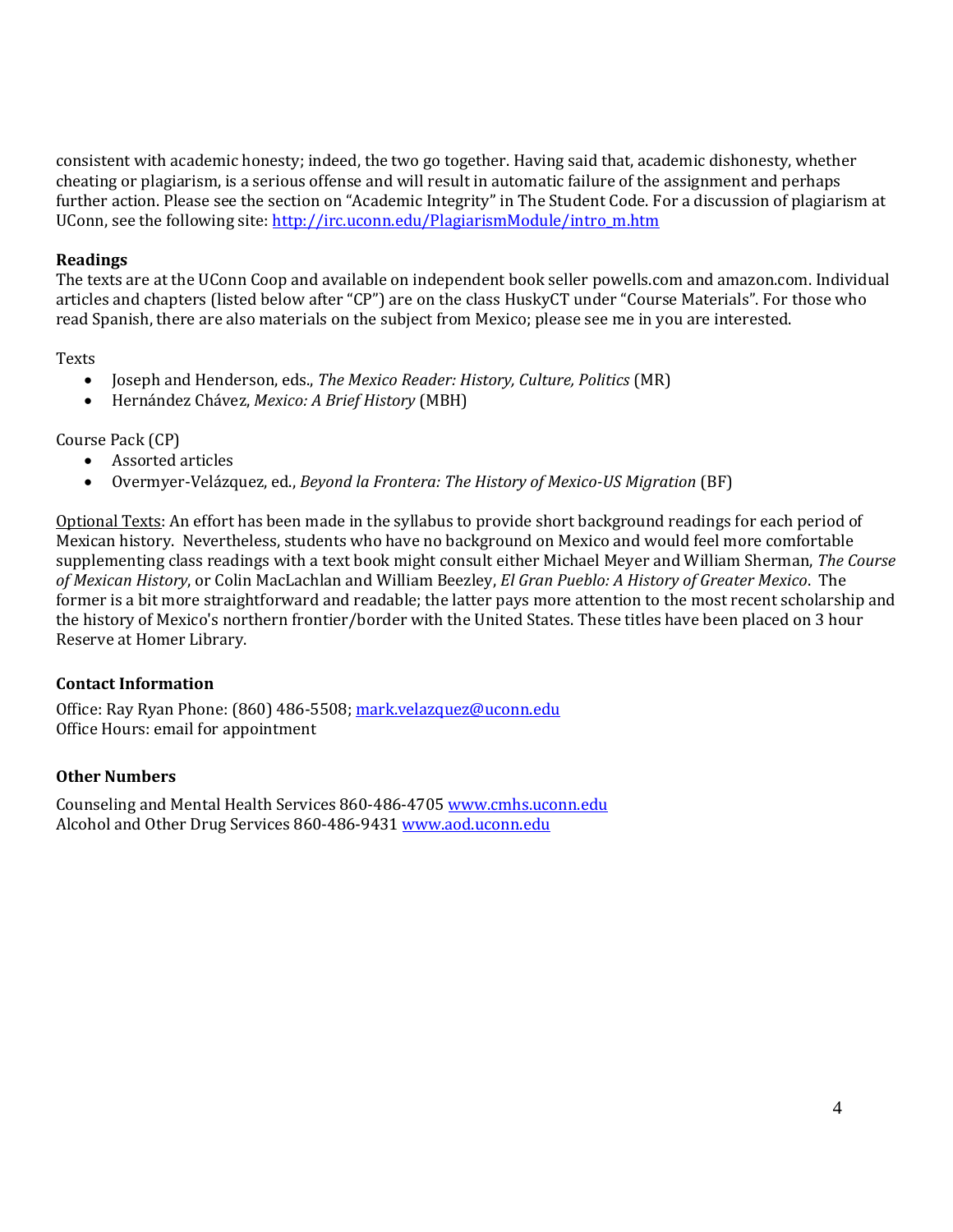## **COURSE SCHEDULE AND READINGS**

| Week 1   |                                                                                                                                                                                                                                                   |
|----------|---------------------------------------------------------------------------------------------------------------------------------------------------------------------------------------------------------------------------------------------------|
| A        | <b>Introduction and Course Objectives</b><br>Getting Mexico off your Chest/Examining Stereotypes: A Cathartic Cultural Exercise                                                                                                                   |
| $\bf{B}$ | The Lay of the Land: Touring "Many Mexicos"<br>Map and Slide Presentation<br>Reading: MR, 1-54                                                                                                                                                    |
| Week 2   |                                                                                                                                                                                                                                                   |
| A        | <b>Before Mexico: Indios, Africans, and Spaniards</b><br>Reading: MR, 55-60; MBH, 1-26<br>**Map quiz**                                                                                                                                            |
| $\bf{B}$ | Film/Discussion: The Aztec Empire (50 min)<br>Reading: MR, 79-85, 92-94; MBH, 27-50                                                                                                                                                               |
| Week 3   |                                                                                                                                                                                                                                                   |
| A        | <b>Mexicans and the Colonial Period, Part I</b><br>Reading: MR, 95-104, 109-121                                                                                                                                                                   |
| B        | <b>Mexicans and the Colonial Period, Part II</b><br>Reading: MR 156-168; MBH, 51-97                                                                                                                                                               |
| Week 4   |                                                                                                                                                                                                                                                   |
| A        | <b>Independence and Return of the Empire</b><br>Reading: MR, 169-205, 265-269; MBH, 98-116                                                                                                                                                        |
| $\bf{B}$ | Film/Discussion: Remember the Alamo! (90 min)<br>Reading: CP, Santa Anna, "Their Decision Irrevocably Sealed Their Fate"; CP, Griswold del Castillo,<br>"The Chicano Movement and the Treaty"; CP, NYT article, "Forget the Alamo!"; MBH, 117-163 |
| Week 5   |                                                                                                                                                                                                                                                   |
| A        | <b>From Don Benito to Don Porfirio: The Achievements of Machine Politics</b><br>Reading: MR, 270-272; MBH, 163-169; BF, Mora-Torres, "'Los de casa se van, los de fuera no vienen"                                                                |
| B        | The Porfiriato: Sex and the Other Side of Modernization<br>Reading: MR, 273-296; MBH, 170-202; BF, Gonzalez, "Mexican Labor Migration, 1876-1924"<br>**Newspaper Journal - 1st Installment**                                                      |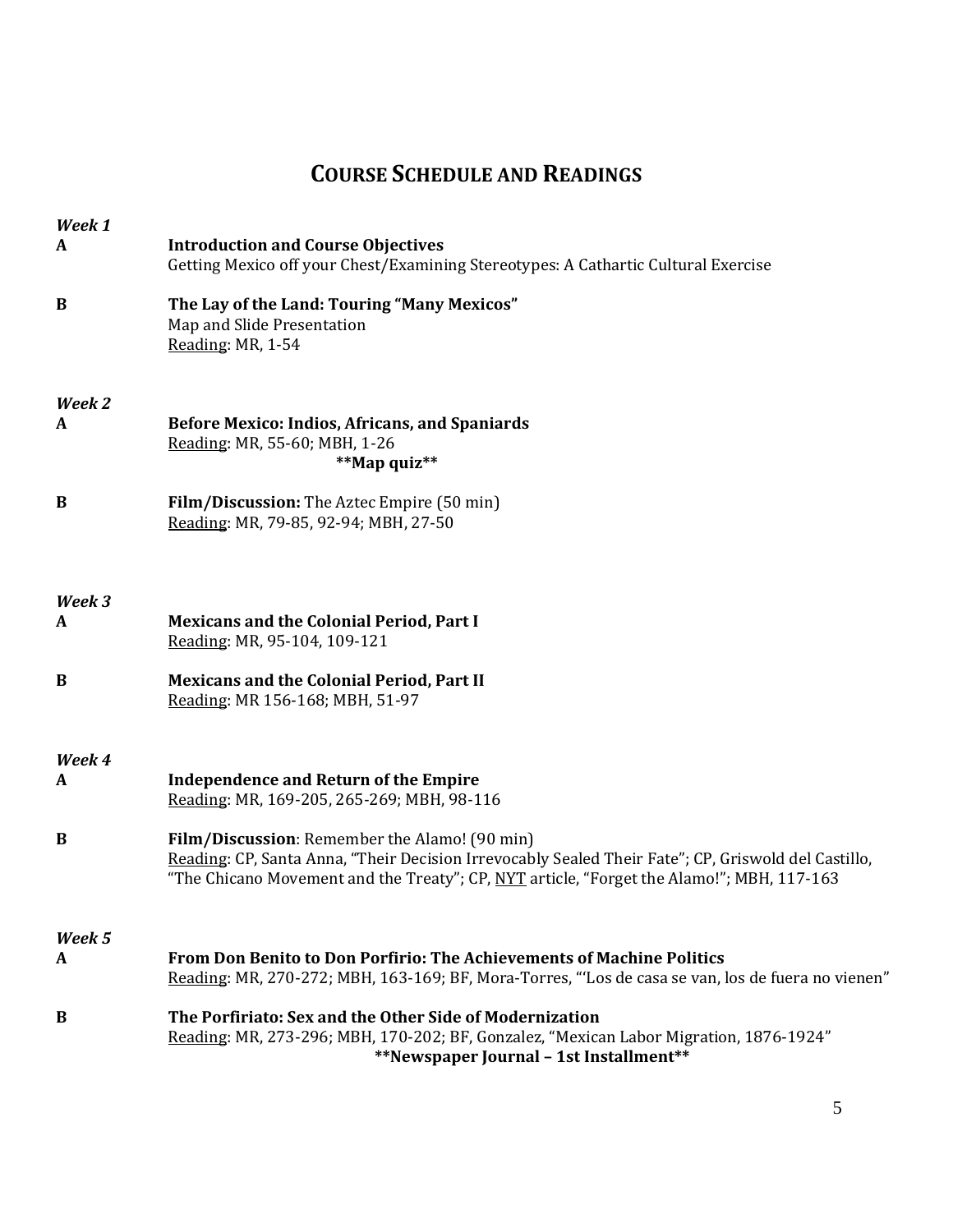| Week 6       |                                                                                                                                                                                                                                                                                                                                                                     |
|--------------|---------------------------------------------------------------------------------------------------------------------------------------------------------------------------------------------------------------------------------------------------------------------------------------------------------------------------------------------------------------------|
| A            | <b>Winners and Losers in the Revolution</b><br>Reading: MR, 333-343; MBH, 203-220                                                                                                                                                                                                                                                                                   |
| B            | <b>Singing Resistance: Corridos and the Mexican Revolutions</b><br>Reading: MR, 357-402; MBH, 220-233<br>Music: Corrido Songs and the Memory of the Revolution                                                                                                                                                                                                      |
| Week 7       |                                                                                                                                                                                                                                                                                                                                                                     |
| A            | Calles, Cárdenas, and the Forging of the PRI<br>Reading: MR, 421-427, 445-455; MBH, 234-263; BF, Alanis Enciso, "The Repatriation of Mexicans<br>from the United States and Mexican Nationalism, 1929-1940"                                                                                                                                                         |
| B            | The Anatomy of the PRI<br>Reading: MR, 461-510; MBH 264-294                                                                                                                                                                                                                                                                                                         |
| Week 8       |                                                                                                                                                                                                                                                                                                                                                                     |
| A            | <b>Migrant Workers and the Bracero Period</b><br>Reading: BF, FitzGerald, "Mexican Migration and the Law"                                                                                                                                                                                                                                                           |
| B            | La Onda: Youth Culture, Protests, and Tlateloco<br>Reading: MR, 553-569; CP, "Introduction: The Unknown Mexican Dirty War" in Challenging<br>Authoritarianism in Mexico, 7-27                                                                                                                                                                                       |
| Week 9<br>A  | <b>Mexican History from Without: Chicanos/as and Mexican Americans</b><br>Film/Discussion: Chicano!: History of the Mexican American Civil Rights Movement<br>Reading: CP, Gutiérrez, "Globalization, Labor Migration, and the Demographic Revolution: Ethnic<br>Mexicans in the Late Twentieth Century."; CP, Gonzalez and Hernandez, A Century of Chicano History |
| B            | <b>Group Project Presentations - Review with MOV</b>                                                                                                                                                                                                                                                                                                                |
| Week 10<br>A | <b>Midterm Group Project Presentations - Part I</b>                                                                                                                                                                                                                                                                                                                 |
| B            | <b>Midterm Group Project Presentations - Part II</b>                                                                                                                                                                                                                                                                                                                |
| Week 11      |                                                                                                                                                                                                                                                                                                                                                                     |
| A            | Film/Discussion/Debate: The Other Side of Immigration (55 min)                                                                                                                                                                                                                                                                                                      |
| $\bf{B}$     | Drugs and Guns: Mexico and the US's Crossborder Narco War                                                                                                                                                                                                                                                                                                           |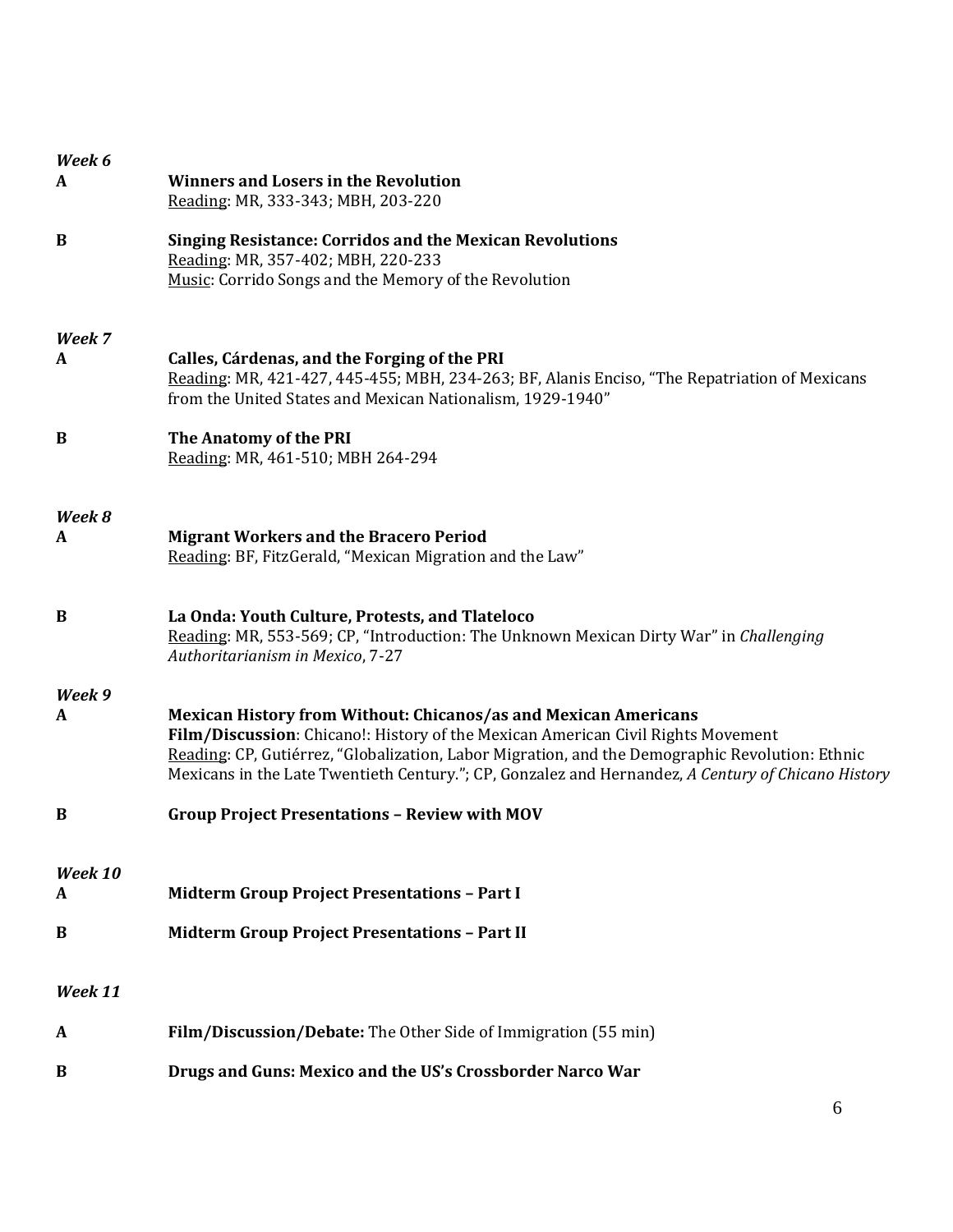| Reading: Excerpts from Ioan Grillo's "El Narco" (Parts 1 & 2)                            |
|------------------------------------------------------------------------------------------|
| http://www.pbs.org/pov/reportero/book-excerpt-el-narco-ioan-grillo.php; "Inside Mexico's |
| Drug War", Tomas Kellner,                                                                |
| http://muse.jhu.edu/journals/wpj/summary/v027/27.1.kellner.html                          |
| Video: "War Without Borders",                                                            |
| http://www.nytimes.com/video/2009/05/30/us/1194840597846/war-without-                    |
| borders.html                                                                             |

### *Week 12*

| week 12      |                                                                                                                                                                                                                                                                                                                                                                                                                                                                                                                                                            |
|--------------|------------------------------------------------------------------------------------------------------------------------------------------------------------------------------------------------------------------------------------------------------------------------------------------------------------------------------------------------------------------------------------------------------------------------------------------------------------------------------------------------------------------------------------------------------------|
| A            | Al Norte del Norte: Migrants and the New England Border<br>Reading: MR, 717-756; BF, Overmyer-Velázquez, "Histories and Historiographies of Greater<br>Mexico", Massey, "The Past and Future of Mexico-U.S. Migration", "Chronology of Mexican<br>Migration"; CP Gabany-Guerrero, "Connecticut"<br>Music: Los Tigres del Norte, "La Frontera"; Maná, "Pobre Juan"                                                                                                                                                                                          |
| B            | The Second Coming of Zapata: Chiapas and the Rise of Civil Society<br>Reading: MR, pp. 638-654; CP, Preston and Dillon, Opening Mexico, 229-256; CP<br>Subcomandate Marcos, "Why We are Fighting: The Fourth World War Has Begun"; BF, Fox,<br>"Indigenous Mexican Migrants"                                                                                                                                                                                                                                                                               |
| Week 13<br>A | How Much for your Corona?: Labor and Business in 21 <sup>st</sup> Century Mexico<br>Reading: "Carlos Slim's Embarrassment of Riches"<br>http://www.time.com/time/business/article/0,8599,1642286,00.html?artId=1642286?con<br>tType=article?chn=business; "Control of State-Run Pemex"<br>http://www.washingtonpost.com/wp-<br>dyn/content/article/2008/04/29/AR2008042902566.html; "World's Richest Man Status?"<br>http://www.forbes.com/sites/doliaestevez/2013/03/11/will-mexicos-proposed-new-<br>telecom-law-affect-slims-worlds-richest-man-status/ |
| B            | <b>Families and Rituals</b><br>Film/Discussion: La Ofrenda: the Days of the Dead" (50 min)<br>*Día de los Muertos (Nov 1 and 2)*<br>**Newspaper Journal - 2nd Installment**                                                                                                                                                                                                                                                                                                                                                                                |

# *Week 14*

- **A NO CLASS – THANKSGIVING RECESS**
- **B NO CLASS – THANKSGIVING RECESS**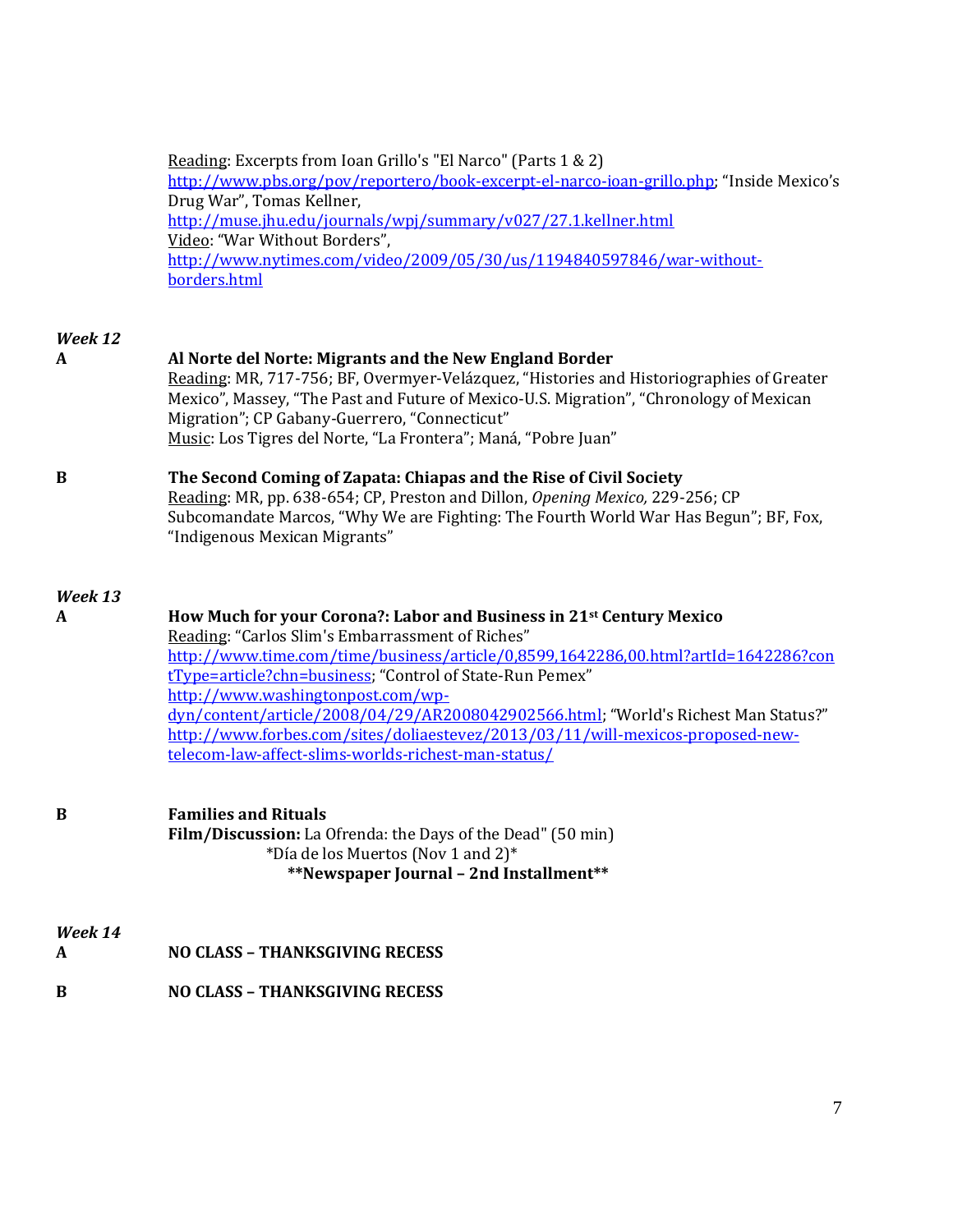| Week 15<br>A | <b>Whither Mexico? The Return of the PRI</b><br>Reading: CP, Berman, "Mexico's Third Way"; CP, Preston and Dillon, Opening Mexico, 477-<br>516; MR, 687-756; BF, Saragoza, "Cultural Representation and Mexican Immigration" |
|--------------|------------------------------------------------------------------------------------------------------------------------------------------------------------------------------------------------------------------------------|
| B            | <b>Workshop: Class Summary and Final Exam Review</b>                                                                                                                                                                         |

**\*\*Newspaper Journal – 3rd Installment\*\***